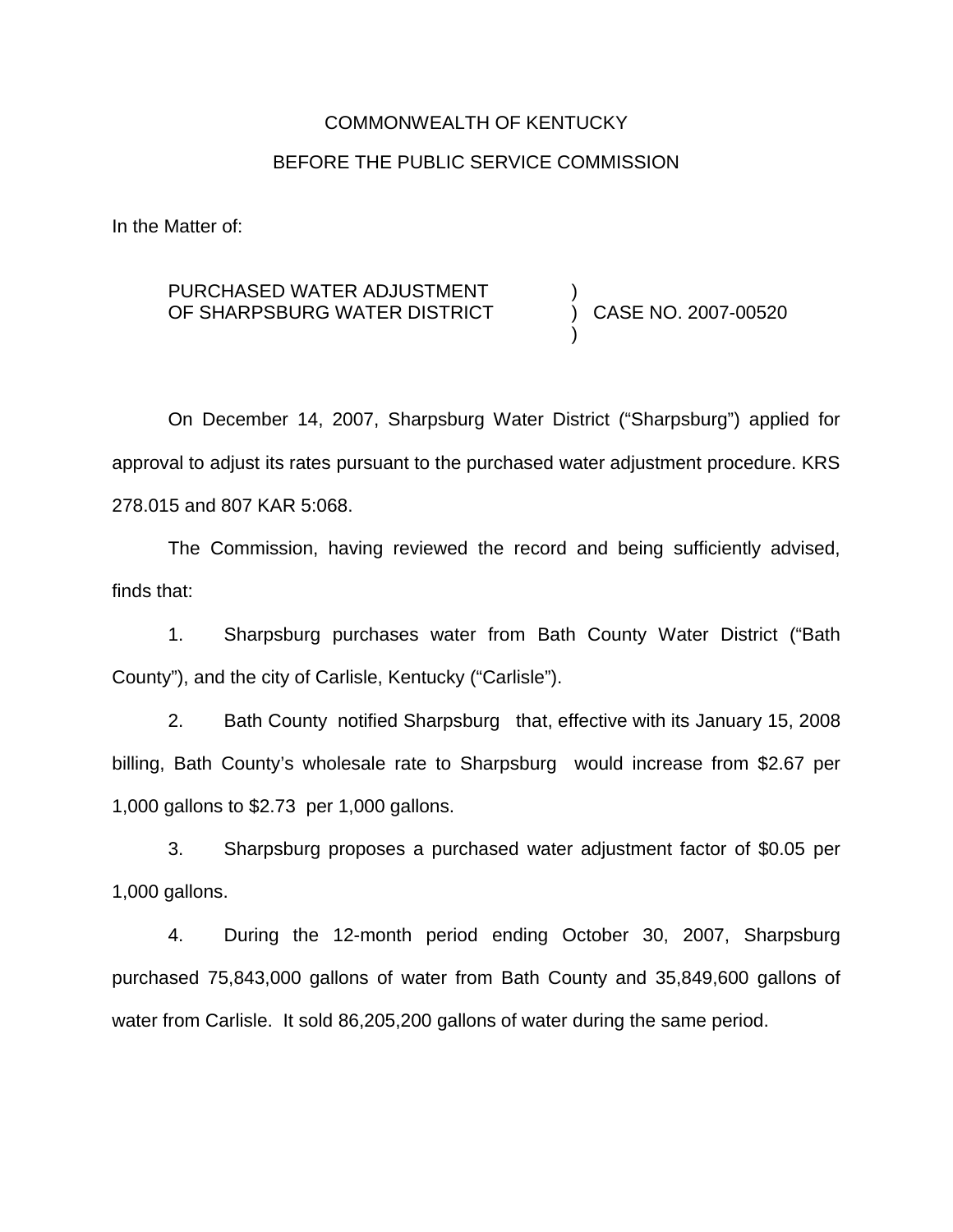5. The increase in the cost of purchased water is \$4,550.58, resulting in a purchased water adjustment factor of \$0.05 per 1,000 gallons.

6. Sharpsburg proposes to increase the rates to its customers effective January 26, 2008.

7. The purchased water adjustment factor of \$0.05 per 1,000 gallons is fair, just, and reasonable and should be approved.

IT IS THEREFORE ORDERED that:

1. The rates proposed by Sharpsburg are approved.

2. The purchased water adjustment factor of \$0.05 per 1,000 gallons as calculated in Appendix A, which is attached hereto and incorporated herein, is approved.

3. The rates in Appendix B, which is attached hereto and incorporated herein, are fair, just, and reasonable and are approved for service provided on or after January 26, 2008.

4. Within 20 days of the date of this Order, Sharpsburg shall file with the Commission revised tariff sheets showing the rates approved herein.

Done at Frankfort, Kentucky, this 11<sup>th</sup> day of January, 2008.

By the Commission

ATTEST:

Deputy Executive Director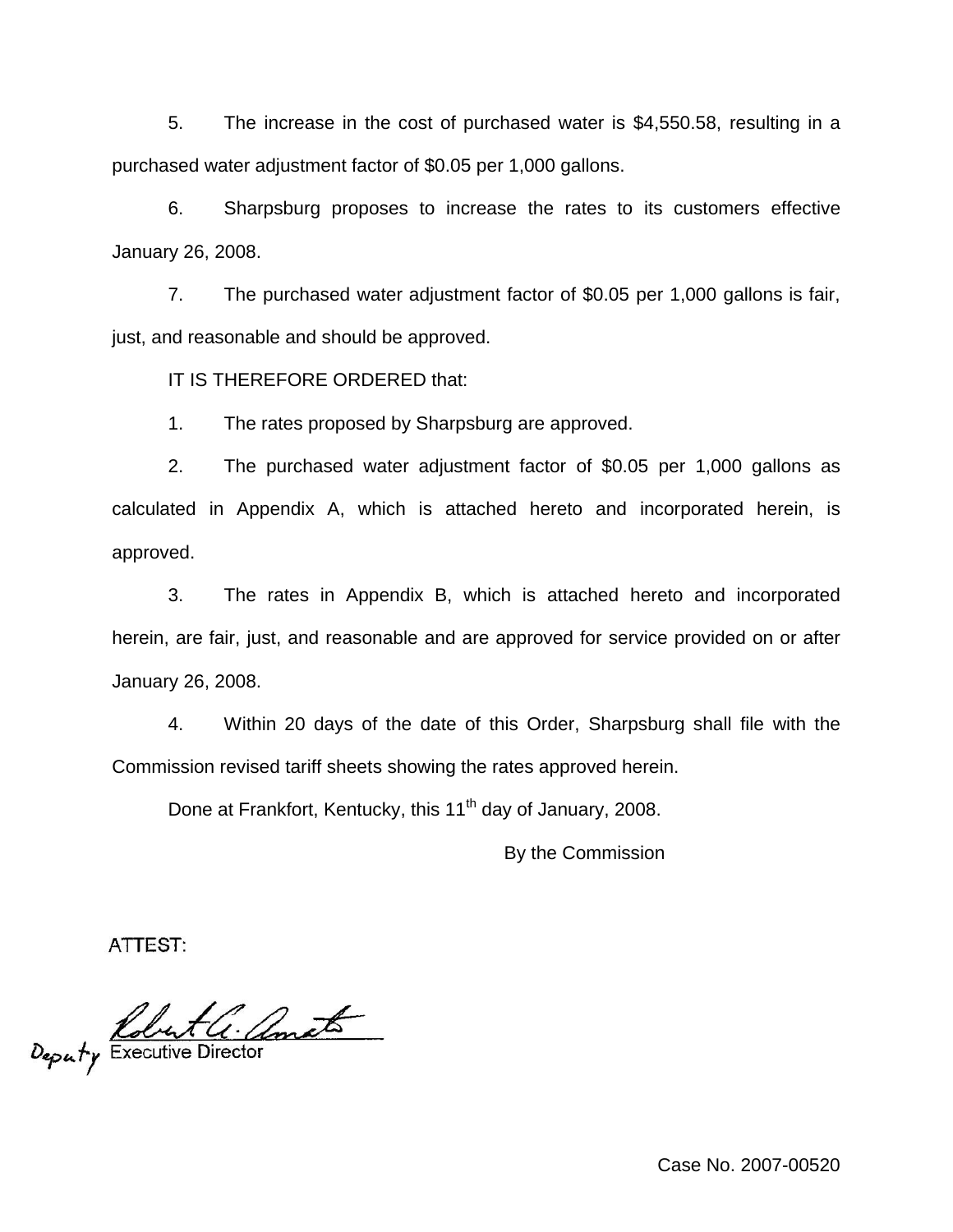# APPENDIX A

# APPENDIX TO AN ORDER OF THE KENTUCKY PUBLIC SERVICE COMMISSION IN CASE NO. 2007-00520 DATED JANUARY 11, 2008

|                                                                                      | New Rate                                   | <b>Base Rate</b>                                     |            |
|--------------------------------------------------------------------------------------|--------------------------------------------|------------------------------------------------------|------------|
| <b>Bath County WD</b><br>Purchases in gallons<br>Volumetric rate                     | 75,843,000<br>\$2.73/1,000<br>\$207,051.40 | 75,843,000<br>\$2.67/1,000<br>\$202,500.81           |            |
| City of Carlisle<br>Purchases in gallons<br>No change in rate                        | 35,849,600                                 |                                                      |            |
|                                                                                      |                                            | Increased water cost                                 | \$4,550.58 |
| Increased water cost<br>Divided by gallons sold<br>Purchased water adjustment factor |                                            | \$4,550.58<br>86,205,200<br>\$0.05 per 1,000 gallons |            |